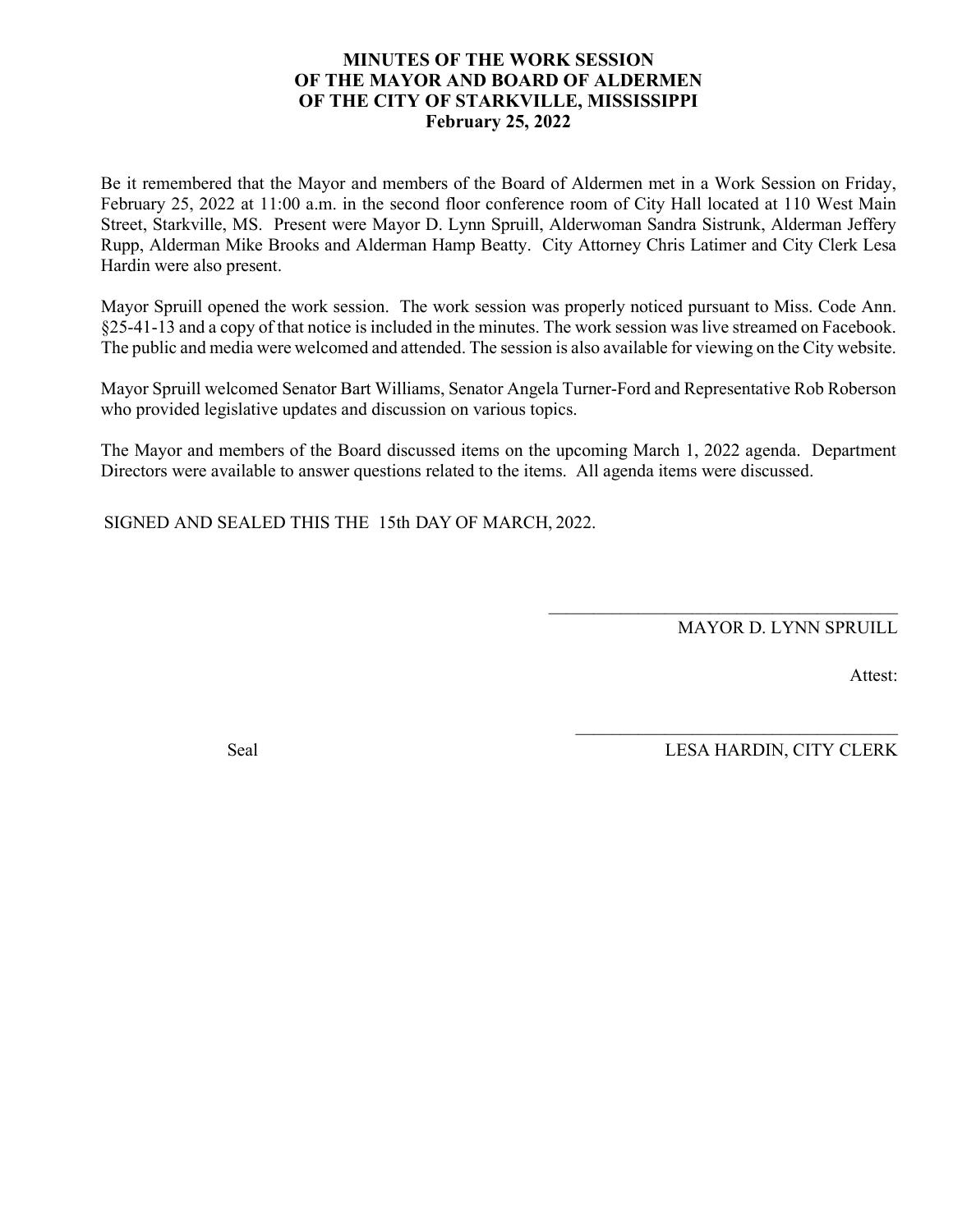

**WORK SESSION** 

### **CITY OF STARKVILLE, MISSISSIPPI FEBRUARY 25, 2022 11:00 a.m.**

#### **A. CALL THE MEETING TO ORDER**

- **B. LEGISLATIVE UPDATE AND BRIEFING FROM OUR STATE LEGISLATIVE REPRESENTATIVES AND SENATORS**
- **C. DISCUSSION OF THE AGENDA ITEMS FOR THE MARCH 1, 2022, REGULAR MEETING OF THE BOARD OF ALDERMEN FOR THE CITY OF STARKVILLE.**

**D. ADJOURN MEETING**